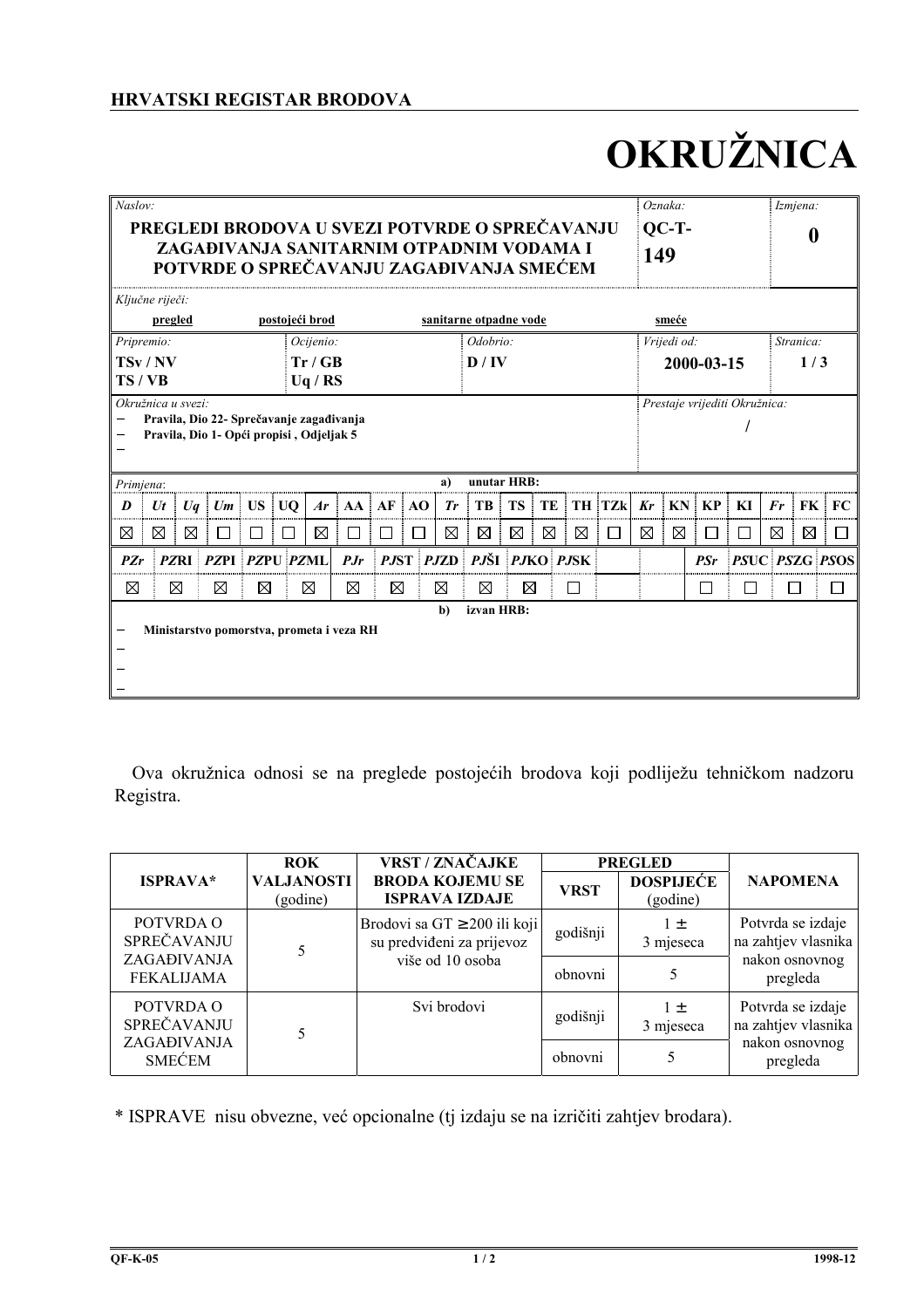| Izmiena: | Naslov:                                                                                                                                | Stranica: | Oznaka:         |
|----------|----------------------------------------------------------------------------------------------------------------------------------------|-----------|-----------------|
|          | PREGLEDI BRODOVA U SVEZI POTVRDE O SPREČAVANJU ZAGAĐIVANJA<br>SANITARNIM OTPADNIM VODAMA I POTVRDE O SPREČAVANJU<br>ZAGAĐIVANJA SMEĆEM | 2 od 3    | <b>OC-T-149</b> |

# POTVRDA O SPREČAVANJU ZAGAĐIVANJA FEKALIJAMA  $1.$

#### $1.1$ Godišnji pregled

- 1 Provieriti valianost brodskih isprava, brodske zabilješke, te priručnik, nacrte ili potvrdu o tipnom odobrenju za uređaj za pročišćavanje sanitarnih otpadnih voda (uređaj za biološko pročišćavanje sanitarnih otpadnih voda, uređaj za usitnjavanje i dezinfekciju uključujući sabirne tankove, cievovod za ispuštanje sanitarnih otpadnih voda, sabirni tankovi)
- .2 Pregledati izvana uređaj za biološko pročišćavanje sanitarnih otpadnih voda, uključujući pripadajuće pumpe/cjevovod i armaturu s obzirom na koroziju, istrošenje i oštećenje
- 3 Pregledati izvana uređaj za usitnjavanje i dezinfekciju, uključujući pripadajuće pumpe/cjevovod i armaturu s obzirom na koroziju, istrošenje i oštećenje
- .4 Pregledati izvana sabirne tankove (uključujući i tankove koji pripadaju uređajima za pročišćavanje sanitarnih otpadnih voda), pokazivače razine, pripadajuće pumpe/cjevovod i armaturu s obzirom na koroziju, istrošenje i oštećenje
- .5 Pregledati odušnike (stanje cijevi, ima li začepljenja unutar cjevovoda, čistoću mrežice i ostale armature na izlaznom kraju odušnika)
- Provieriti funkcionalnost uređaja za signalizaciju  $6<sup>1</sup>$
- .7 Pregledati izvana cievovod za ispuštanje sanitarnih otpadnih voda, standardni priključak za ispuštanje, pripadajuće pumpe i armaturu s obzirom na koroziju, istrošenje i oštećenje
- .8 Pregledati sustav ventilacije sanitarnih prostorija i praonica (čistoću i podešenost usisnih otvora i rešetki radi osiguranja dobre cirkulacije zraka u svim prostorijama)
- .9 Pregledati izvana odljevne cijevi zahoda, tuševa, praonica na nepropusnost i provjeriti vodene brtve u sifonima radi zaštite od fekalnih plinova
- .10 Provieriti upute, natpisne pločice i upozorenja na uređajima
- .11 Provieriti ima li na uređajima, armaturi i sustavu obuhvaćenom pregledom izvršenih preinaka bez odobrenja Uprave, osim zamiene opreme istom

### $1.2$ Obnovni pregled

- $\cdot$ 1 Dodatno zahtievima navedenim u 1.1 provesti:
	- provjeru osjetnika, pokazivača razine i armaturu, a)
	- b) provjeru nepropusnosti sustava ventilacije, stanja sapnica ili elemenata za dovod zraka,
	- provjeru tlaka na izlaznoj strani ventilatora  $\mathbf{c}$ )
- .2 Provjeriti u radu, koliko je primjenjivo, uređaje za biološko pročišćavanje sanitarnih otpadnih voda, uređaje za usitnjavanje i dezinfekciju, te uređaje za upravljanje i nadzor
- 3 Unutarnii pregled strukture tankova, pregradaka i cievovoda obaviti samo (nakon čišćenia i dezinfekcije) u slučajevima obavljanja popravaka, odnosno ukoliko se na temelju vanjskog pregleda utvrde nedostaci zbog kojih je neophodno potrebno provesti prethodno navedeno.